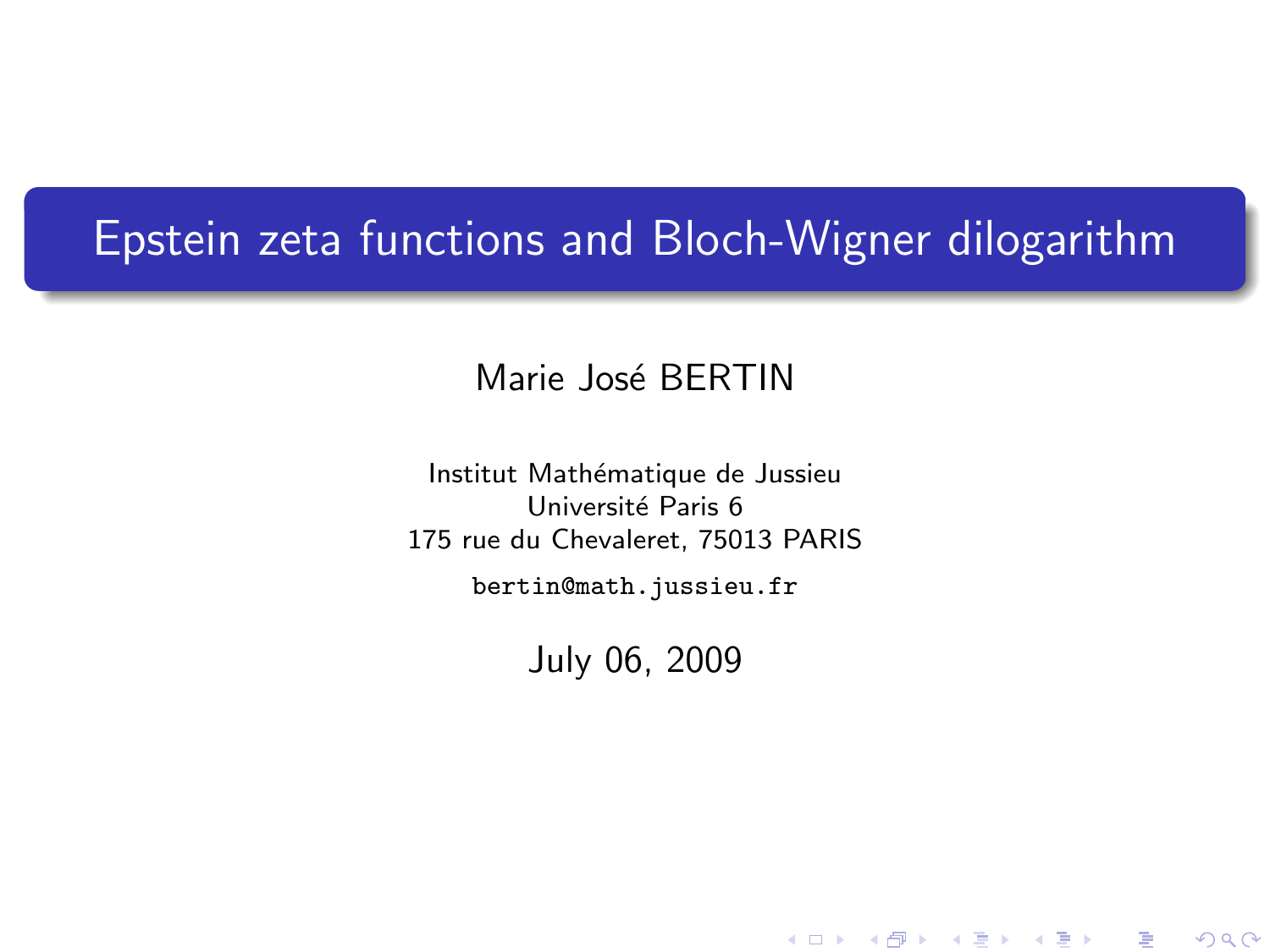Denote  $[a, b, c]$  the primitive definite positive quadratic form

$$
Q(x, y) = ax^2 + bxy + cy^2, \qquad \text{a,b,c integers}
$$

 $d=b^2-4ac< 0$  its discriminant,  $d\equiv 0$  or 1 modulo 4 Define the associate Epstein function

$$
\zeta_Q(s) = \zeta_{[a,b,c]}(s) := \sum'_{m,n} \frac{1}{(am^2 + bmn + cn^2)^s}.
$$

4 0 8

 $299$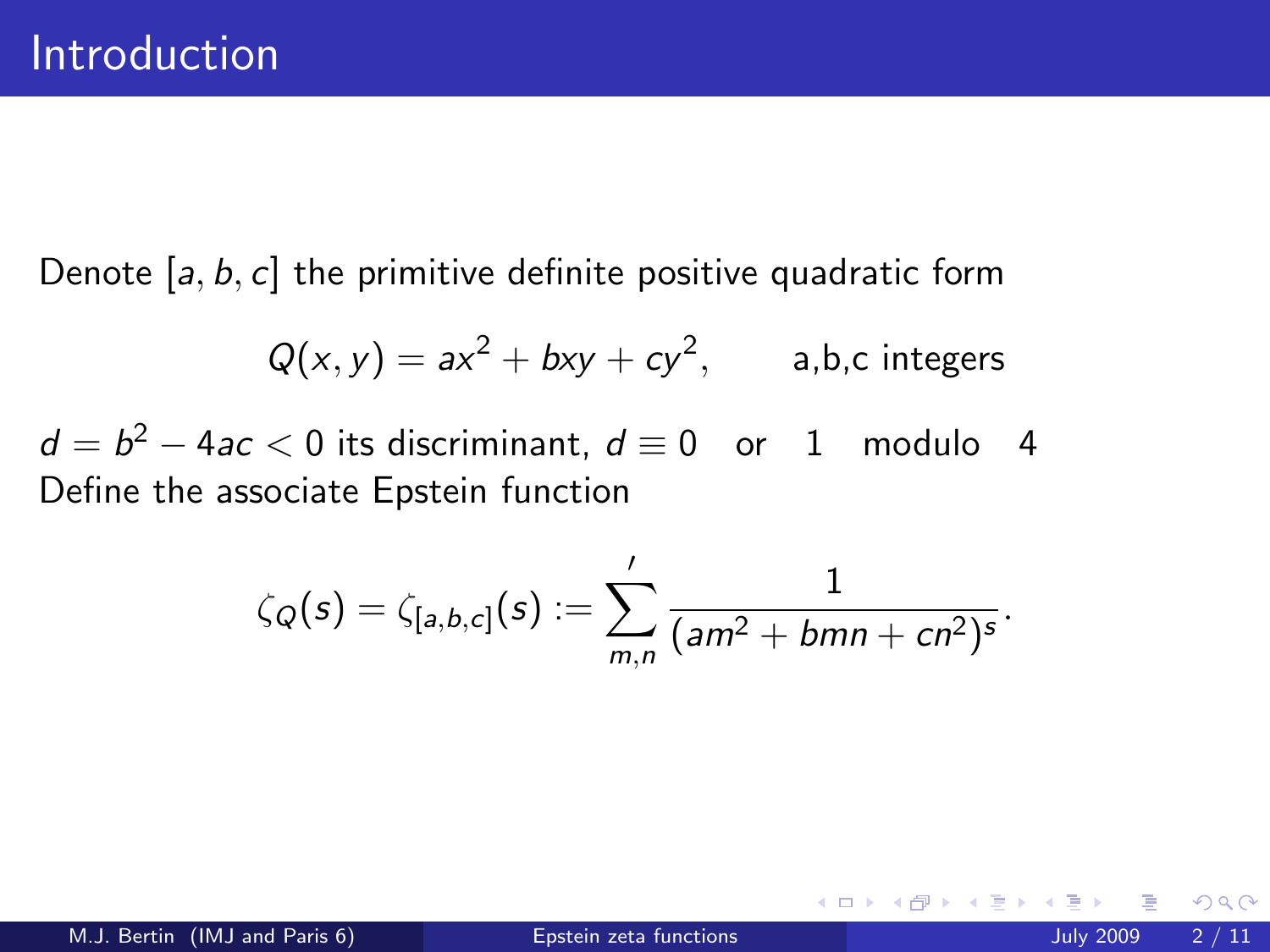# Zagier's conjecture

Pour tout  $m > 2$ 

$$
\tilde{\zeta_Q}(m) := |\operatorname{disc}(Q)|^{-1/2} \pi^{-m} \zeta_Q(m)
$$

is a Q-linear combination of values of the m-th polylogarithm for algebraic numbers.

Aim of the talk: Give the expression of  $\tilde{\zeta}_0(2)$  in terms of the Bloch-Wigner dilogarithm for

 $Q \in$ 

 $\{[1, 0, 15], [3, 0, 5], [2, 1, 2], [1, 1, 4], [1, 0, 30], [3, 0, 10], [5, 0, 6], [2, 0, 15]\}$ 

These results were obtained along my computations of Mahler measure of K3-hypersurfaces.

 $\Omega$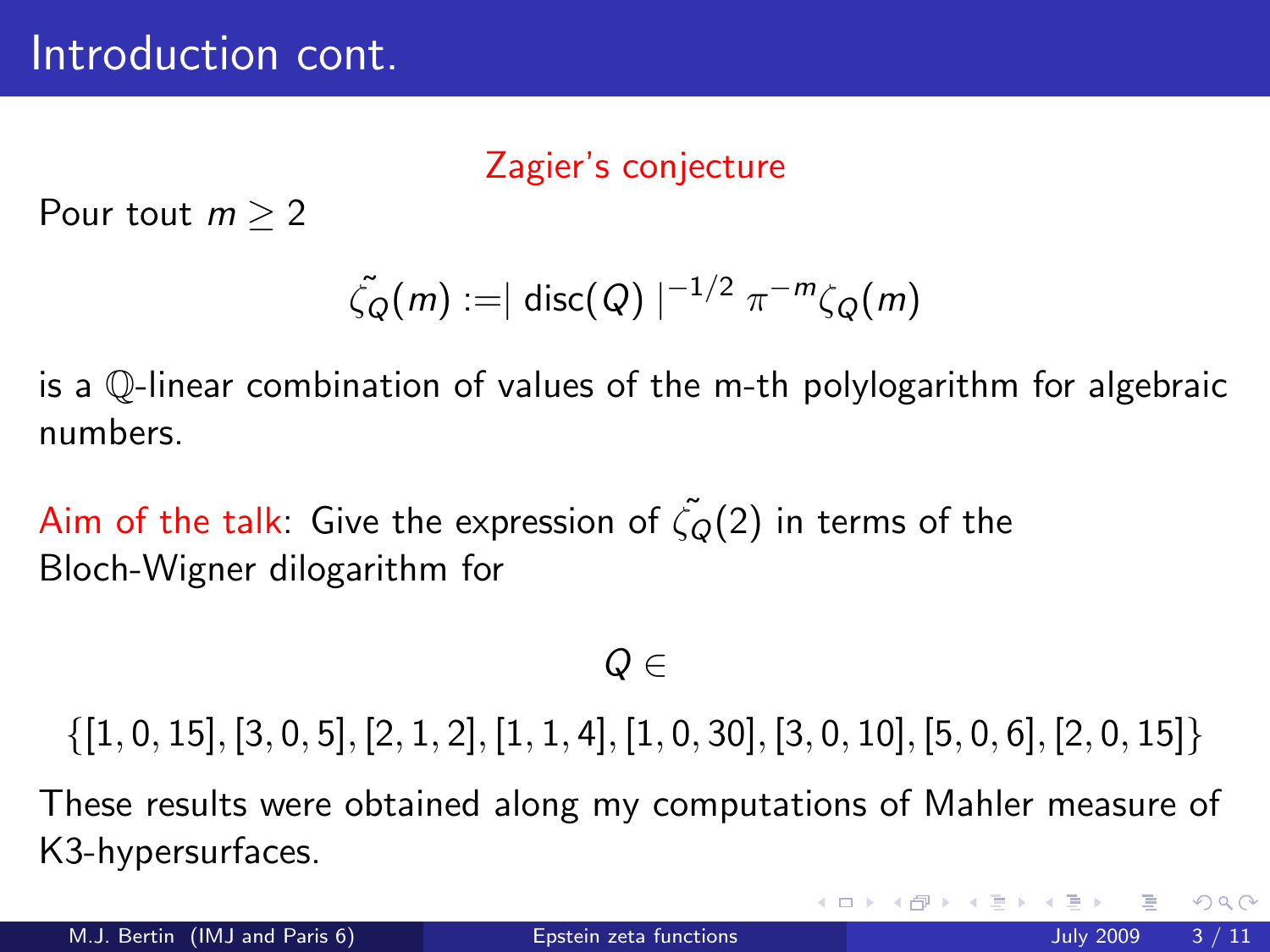# Theorem

$$
+\frac{6\sqrt{15}}{\pi^3} \sum_{m,k}^{\prime} \left( \frac{1}{(m^2+15k^2)^2} - \frac{1}{(3m^2+5k^2)^2} \right)
$$
  
+ 
$$
\left( \frac{1}{(2m^2+mk+2k^2)^2} - \frac{1}{(m^2+mk+4k^2)^2} \right) = \frac{8}{5} d_3
$$
  

$$
\frac{36 \times 4}{8\pi^3} \sqrt{\frac{5}{6}} \sum_{m}^{\prime} \left( \frac{1}{(k^2+30m^2)^2} + \frac{1}{(3k^2+10m^2)^2} \right)
$$
  
- 
$$
\left( \frac{1}{(6k^2+5m^2)^2} + \frac{1}{(2k^2+15m^2)^2} \right) = \frac{14}{5} d_3
$$
  

$$
d_3 := \frac{3\sqrt{3}}{4\pi} L(\chi_{-3}, 2) = L'(\chi_{-3}, -1) = \frac{2\sqrt{3}}{\pi^3} \sum_{m}^{\prime} \frac{1}{(m^2+3k^2)^2}
$$

M.J. Bertin (IMJ and Paris 6) [Epstein zeta functions](#page-0-0) July 2009 4 / 11

重

<span id="page-3-0"></span> $2990$ 

イロト イ部 トイヨ トイヨト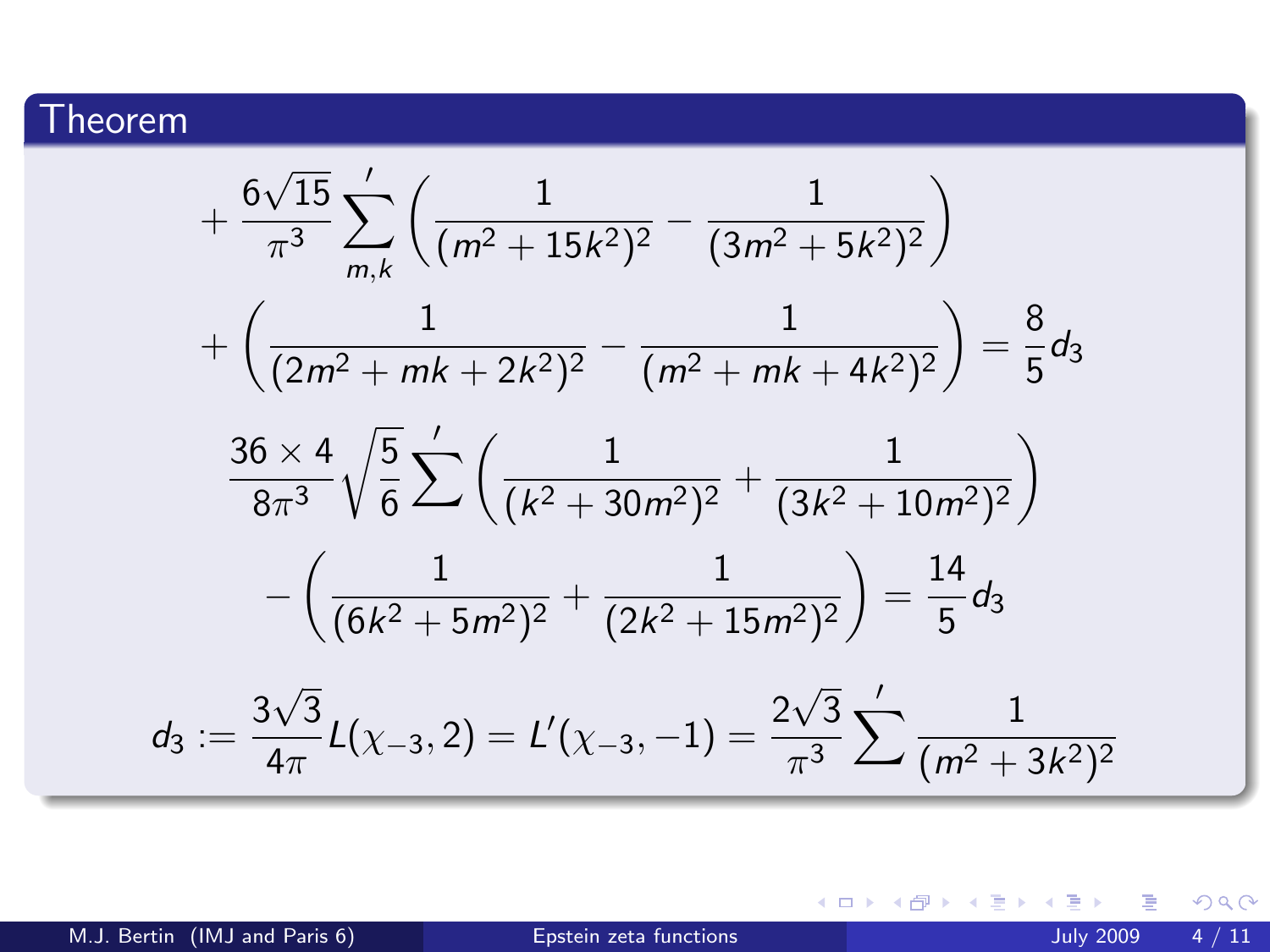Denote D the Bloch-Wigner dilogarithm

$$
D(x) := \Im \, Li_2(x) + \log |x| \, \arg(1-x)
$$

and

$$
\Sigma D := D(\frac{7+\sqrt{-15}}{8}) + 2D(\frac{-1+\sqrt{-15}}{4}) - \frac{2}{3}D((\frac{-1+\sqrt{-15}}{4})^3)
$$

## Theorem

$$
\tilde{\zeta}_{[2,1,2]}(2) = \frac{2}{15^2} \Sigma D + \frac{1}{15 \times 25} D(j)
$$

$$
\tilde{\zeta}_{[1,1,4]}(2) = \frac{2}{15^2} \Sigma D - \frac{1}{15 \times 25} D(j)
$$

$$
\tilde{\zeta}_{[1,0,15]}(2) = \frac{1}{12 \times 15} \Sigma D + \frac{13}{50 \times 15} D(j)
$$

$$
\tilde{\zeta}_{[3,0,5]}(2) = \frac{1}{12 \times 15} \Sigma D - \frac{13}{50 \times 15} D(j)
$$

M.J. Bertin (IMJ and Paris 6) **External Experimental Experiment Constant Constant Constant Constant Constant Constant Constant Constant Constant Constant Constant Constant Constant Constant Constant Constant Constant Const**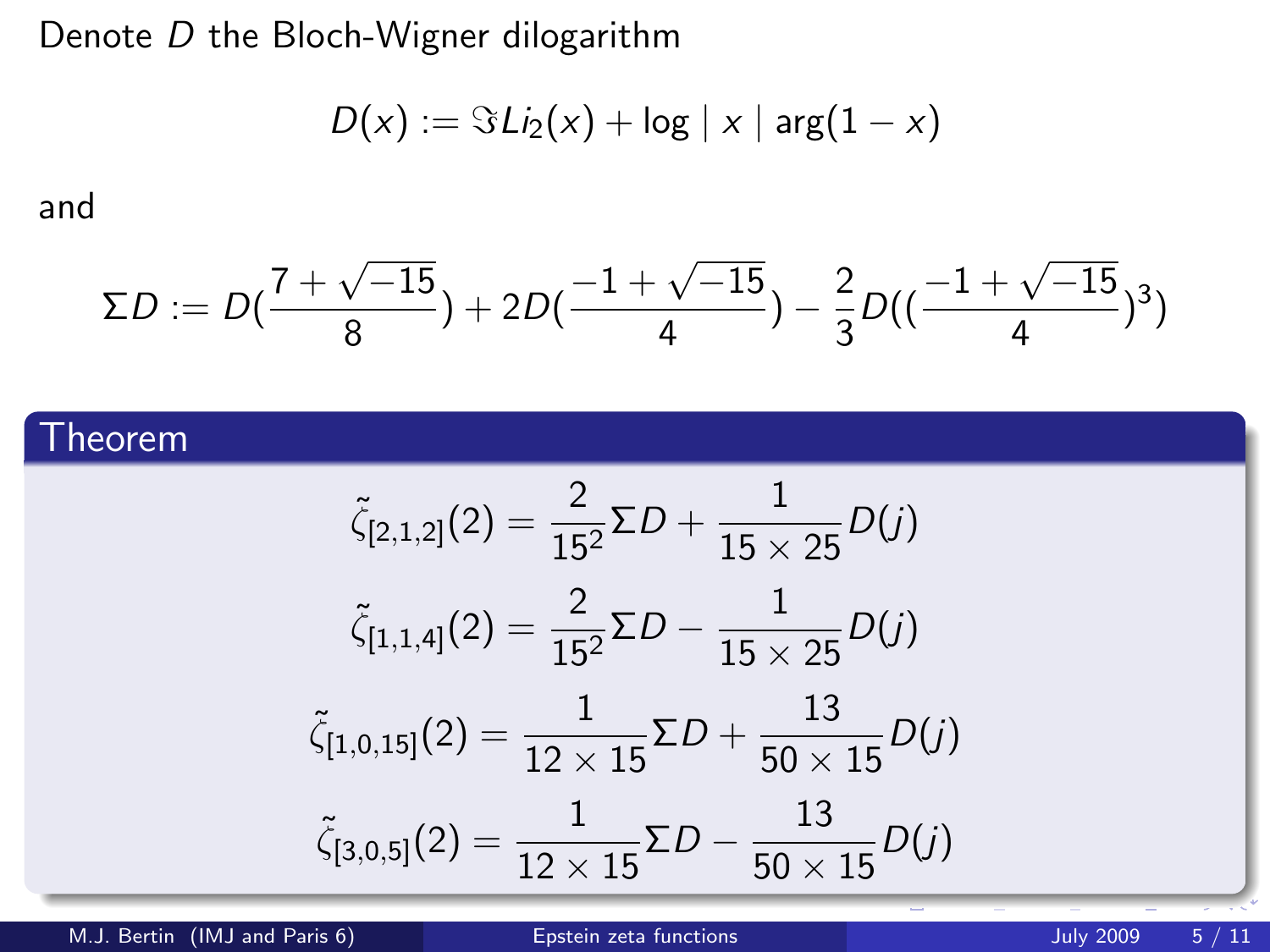# Sketch of proofs

### Some ideas for the proof of the second part of the first theorem

 $H(d) := \{$  equivalent classes of forms of discriminant d $\}$  $h(d) = #H(d)$ 

$$
(a, b, c) \sim (a', b', c') \Leftrightarrow \exists p, q, r, s, \qquad ps - qr = 1, \text{ such that}
$$
  

$$
ax^2 + bxy + cy^2 = a'(px + qy)^2 + b'(px + qy)(rx + sy) + c'(rx + sy)^2
$$

$$
(a, b, c) \text{ reduced} \Longleftrightarrow
$$

$$
-a < b \le a \le c \qquad \text{with } b \le 0 \quad \text{if} \quad a = c
$$

In fact  $h(d)$  is just the number of reduced forms of discriminant d. In our case

$$
d=-120 \qquad H(d)\simeq \mathbb{Z}_2\times \mathbb{Z}_2 \qquad h(-120)=4
$$

4 0 8

14 B X 4 B

<span id="page-5-0"></span> $QQ$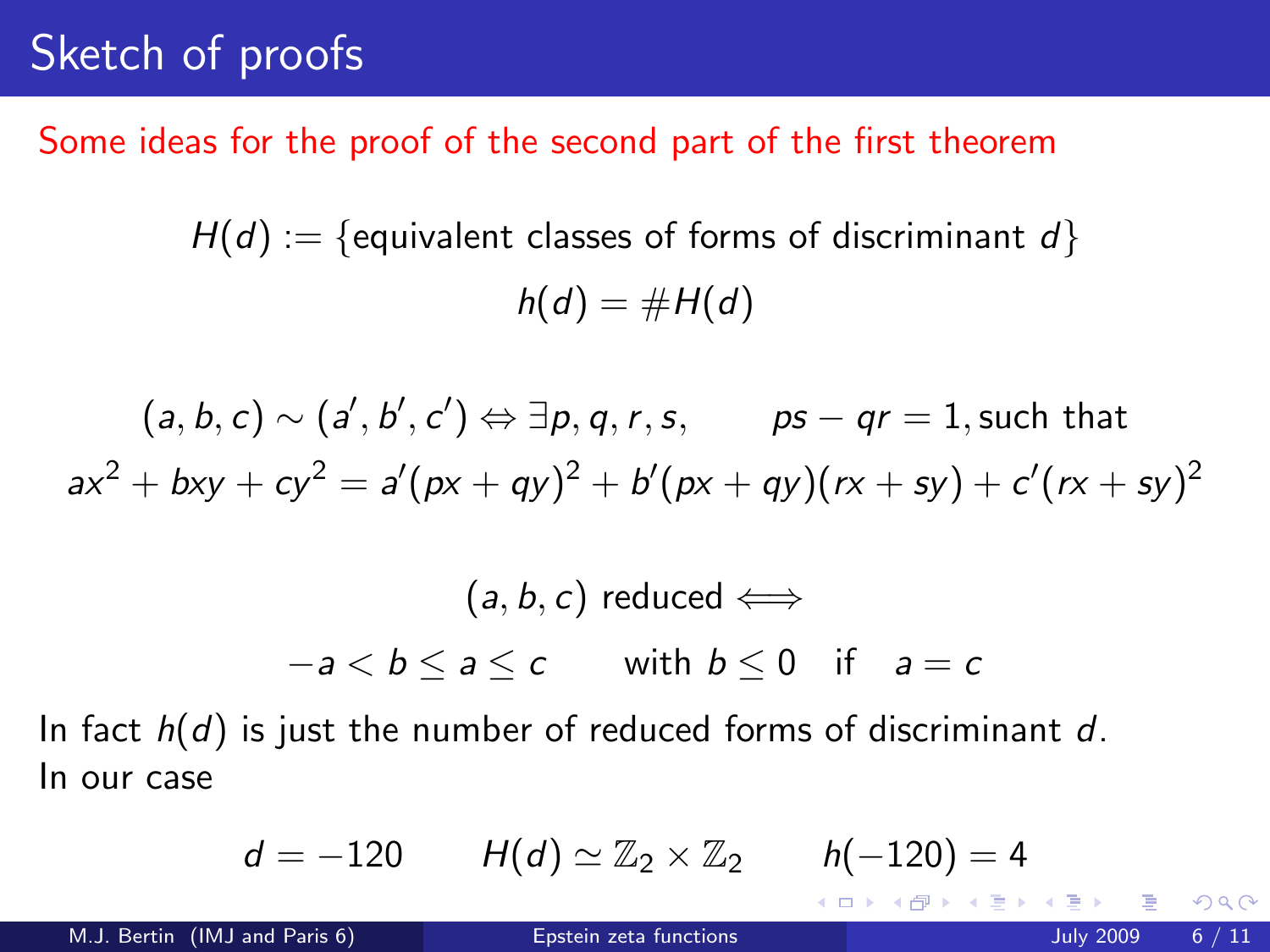$$
\theta_3(q)=\sum_{n=-\infty}^{+\infty}q^{n^2}
$$

We use

• a result of K. Williams (1999) which reduces, for  $d = -120$ , to

$$
\theta_3(q^5)\theta_3(q^6) + \theta_3(q^2)\theta_3(q^{15}) + \theta_3(q^{10})\theta_3(q^3) + \theta_3(q)\theta_3(q^{30})
$$

$$
= 4 + \sum_{n\geq 1} 2\left(\frac{-120}{n}\right) \frac{q^n}{1-q^n}
$$

série de Lambert

a formula explained in Zucker and Mac Phedran (arxiv 0708.1224vi)

$$
\zeta_{[a,0,b]}(s) = \frac{1}{\Gamma(s)} \int_0^\infty t^{s-1} \sum'_{j} e^{-(am^2t + bn^2t)} dt
$$
  
= 
$$
\frac{1}{\Gamma(s)} \int_0^\infty t^{s-1} [\theta_3(q^a)\theta_3(q^b) - 1] dt
$$

4 0 8

 $QQ$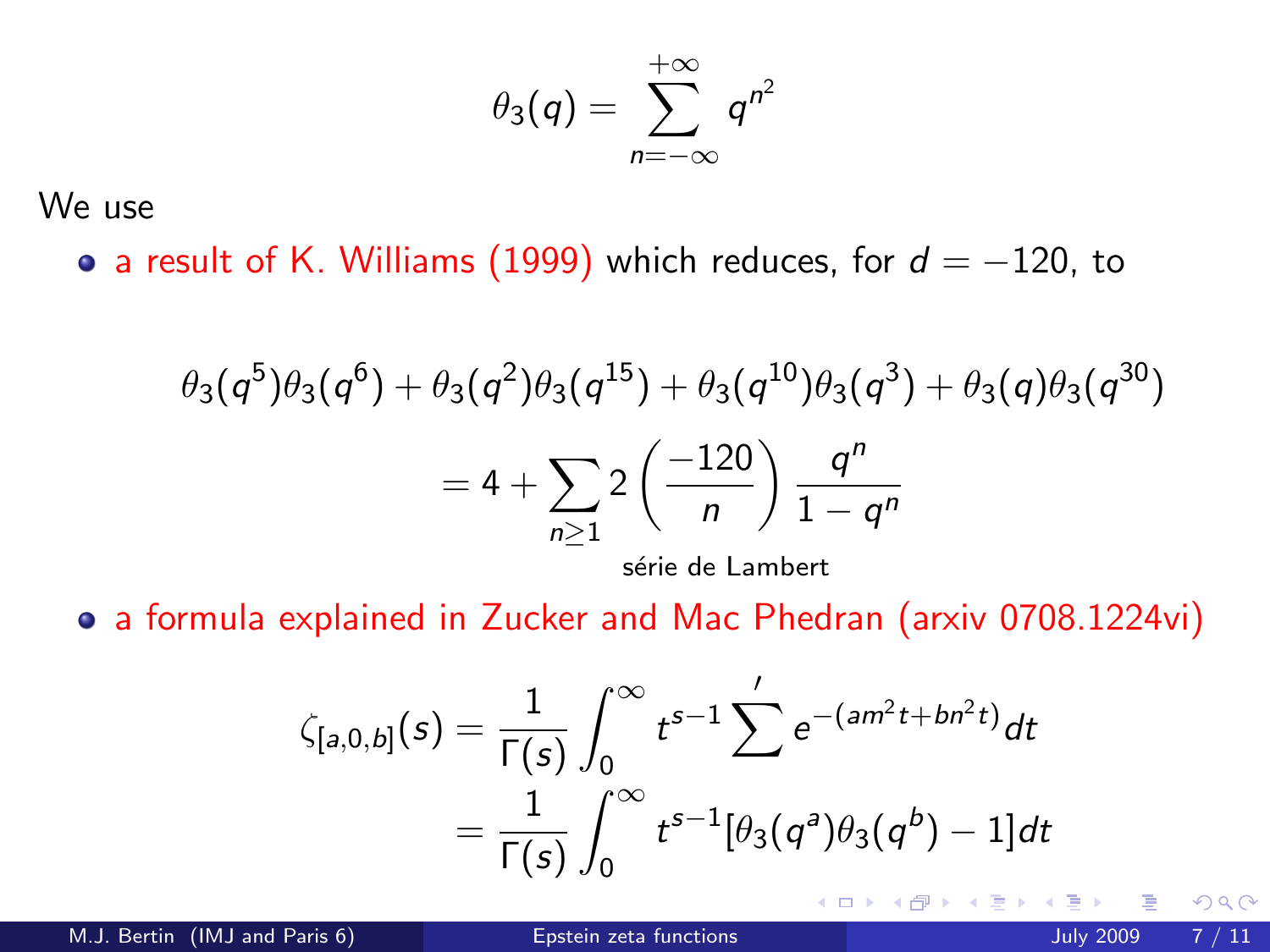Thus we get

$$
\zeta_{[5,0,6]}(s) + \zeta_{[2,0,15]}(s) + \zeta_{[10,0,3]}(s) + \zeta_{[1,0,30]}(s) = 2\zeta(s)L_{-120}(s).
$$

But we need

 $S(s) = \zeta_{[5,0,6]}(s) + \zeta_{[2,0,15]}(s)$   $S_1(s) = \zeta_{[10,0,3]}(s) + \zeta_{[1,0,30]}(s)$ 

We want to apply the theorem

#### Theorem

Let m be positive and prime to d. The number  $\phi(m)$  of a representative system of positive, primitive, integral forms of discriminant d (a single form being chosen from each class) is w  $\sum \left(\frac{d}{dt}\right)$  $\left(\frac{d}{\mu}\right)$  where  $\mu$  ranges over all positive divisors of m and w defined by

$$
w = \begin{cases} 2 & \text{if } d < -4 \\ 4 & \text{if } d = -4 \\ 6 & \text{if } d = -3. \end{cases}
$$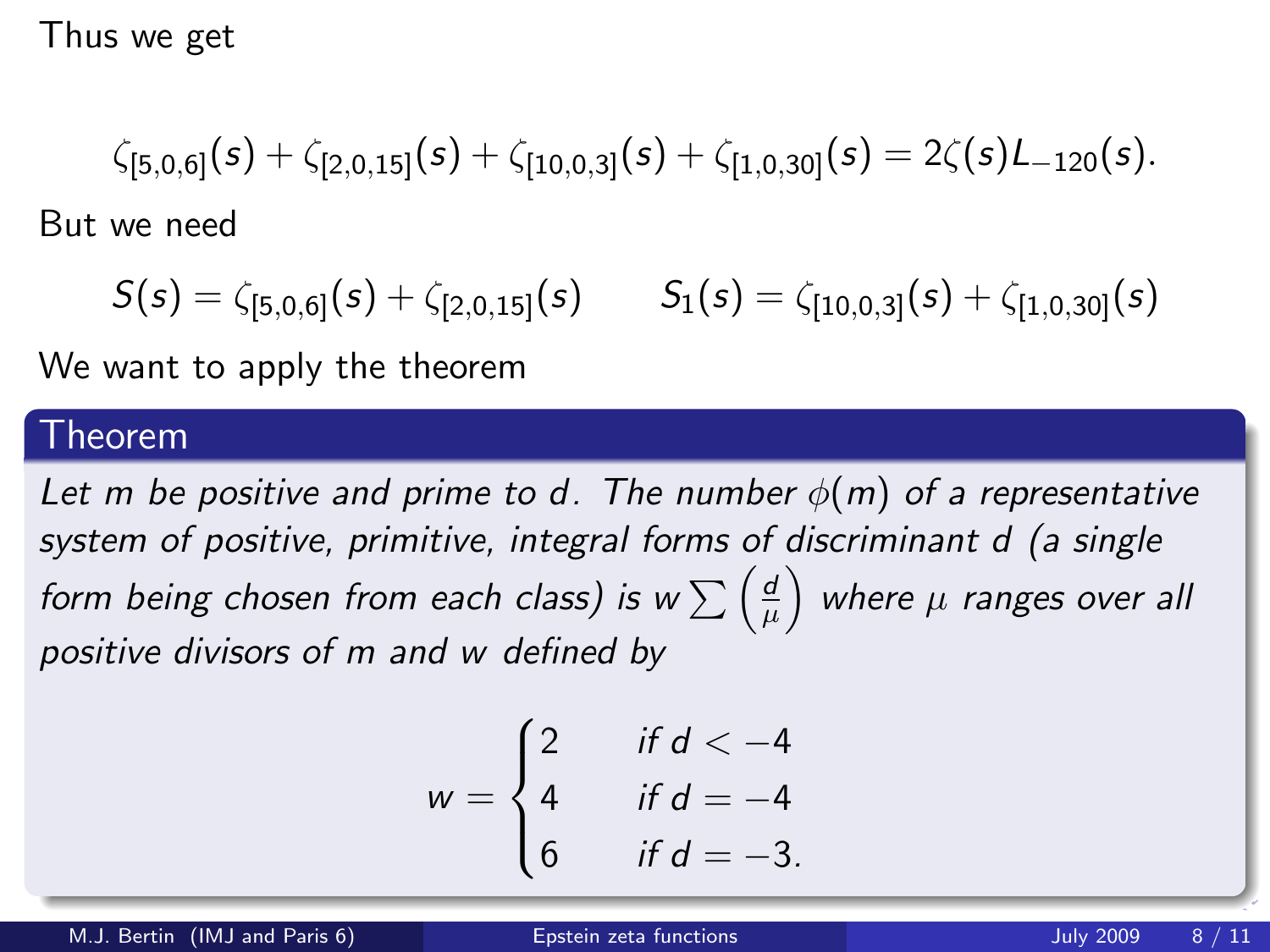Let  $f = [5, 0, 6], g = [2, 0, 15], h = [3, 0, 10], l = [1, 0, 30]$  and

 $N(f, m) = \#\{$  representations of the integer m by the form f $\}$ 

We must take in account all the relations of type  $N(f, 3m) = N(g, m)$ . So

$$
S=\sum_{n\geq 1}\frac{N(f,n)+N(g,n)}{n^s}
$$

$$
= \sum_{(n,30)=1} \frac{\phi(n)}{2n^s} (A_+ + A_-) + \sum_{(n,30)=1} \left(\frac{n}{3}\right) \frac{\phi(n)}{2n^s} (A_- - A_+).
$$

$$
A_{+} + A_{-} = \frac{1}{(1 - \frac{1}{2^{s}})(1 - \frac{1}{3^{s}})(1 - \frac{1}{5^{s}})}
$$

$$
A_{-} - A_{+} = \frac{-1}{(1 + \frac{1}{2^{s}})(1 - \frac{1}{3^{s}})(1 + \frac{1}{5^{s}})}.
$$

∢ □ ▶ .⊀ 何 ▶ .∢ ∃ ▶ .∢

 $\Omega$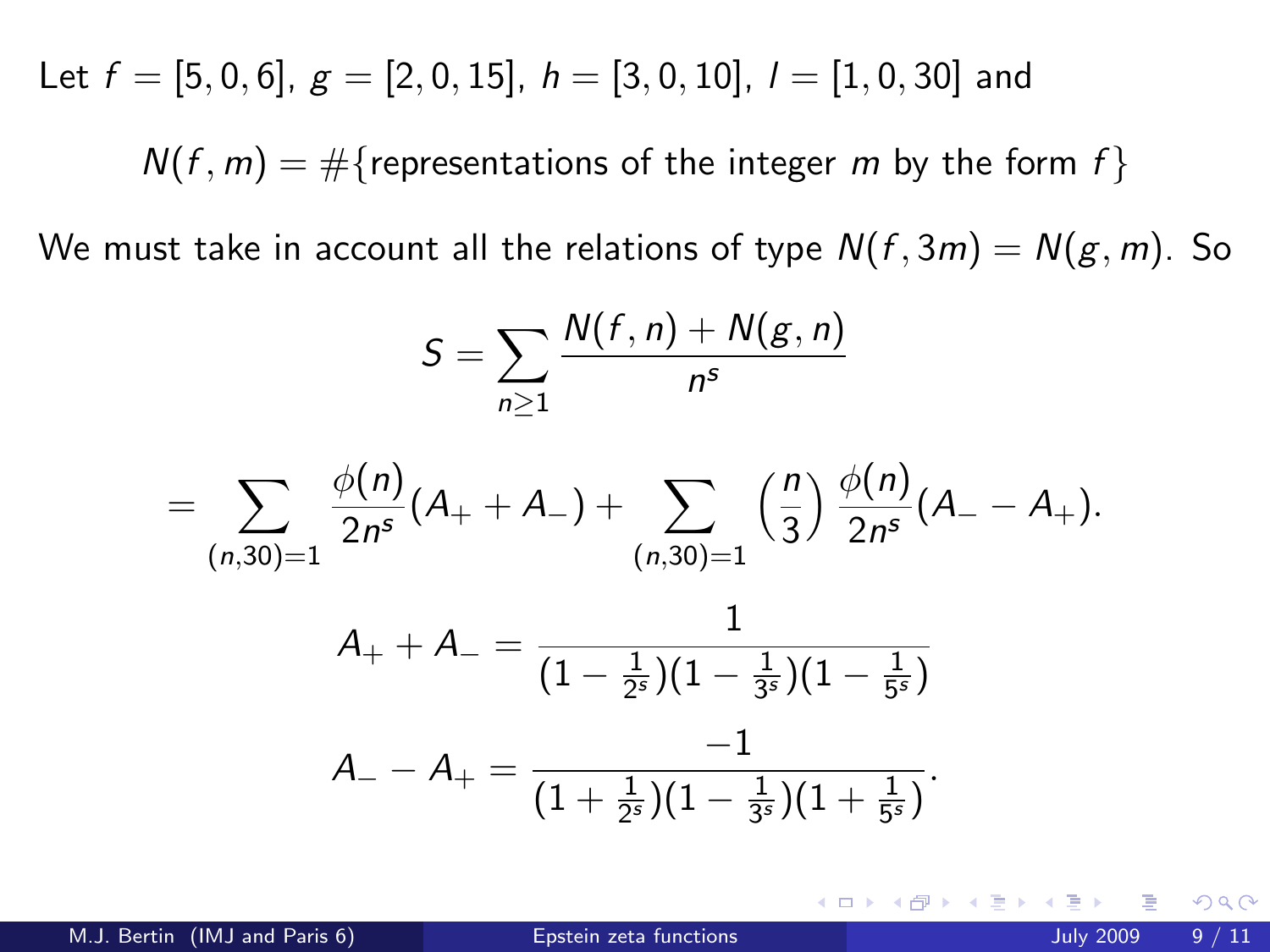#### Finally

$$
S = \zeta(s)L_{-120}(s) - L_{-3}(s)L_{40}(s)
$$
  
\n
$$
S_1 = \zeta(s)L_{-120}(s) + L_{-3}(s)L_{40}(s)
$$
  
\n
$$
S_1(s) - S(s) = 2L_{-3}(s)L_{40}(s).
$$

With the formula

$$
L_k(2s) = \frac{(-1)^{s-1} 2^{2s-1} \pi^{2s}}{\sqrt{k}} \sum_{n=1}^k \chi_k(n) \frac{B_{2s}(1-\frac{n}{k})}{(2s)!}
$$

we get the proof of the second formula of the theorem 1. (The first one is proved in a paper to appear in CMB)

4 0 8

 $299$